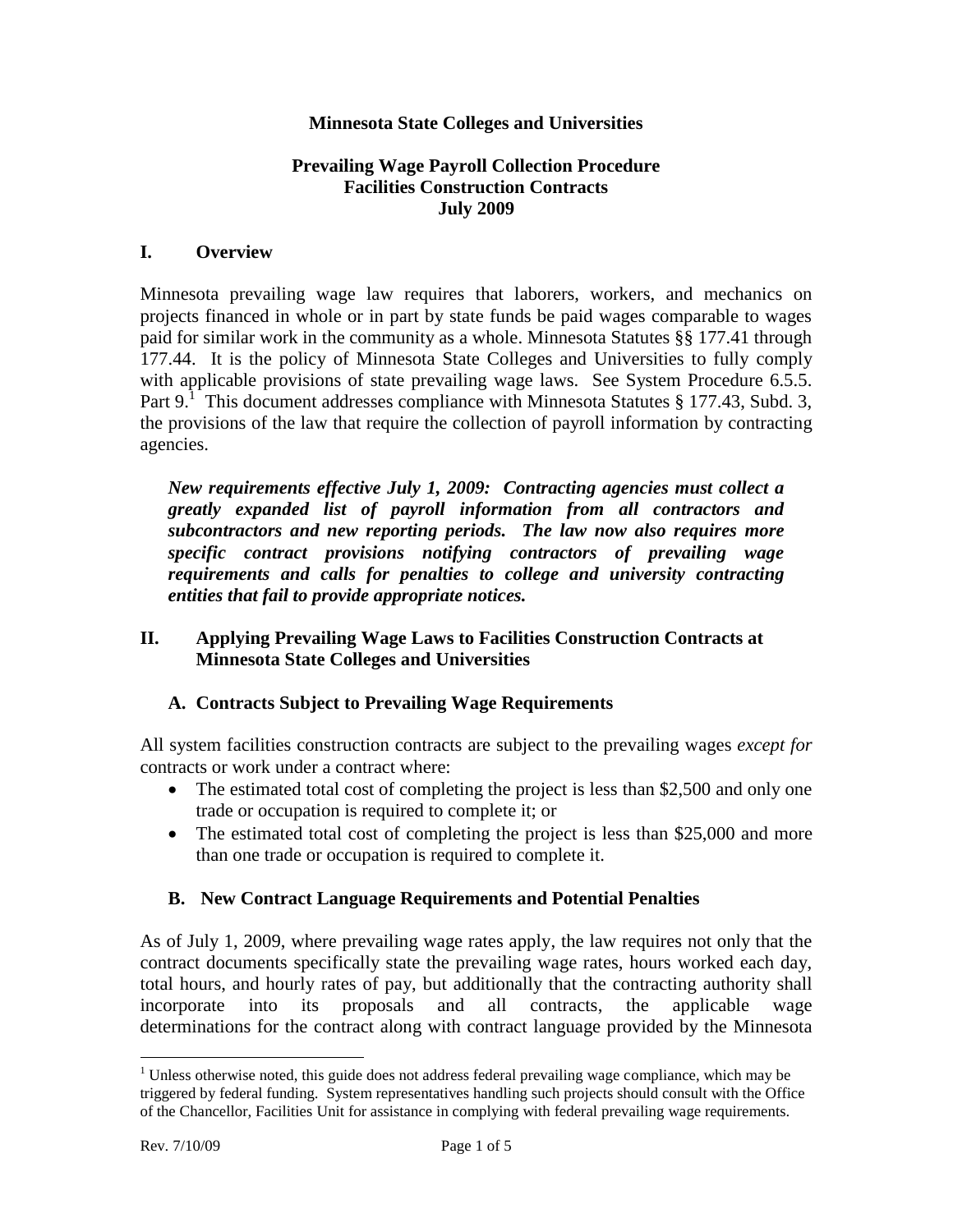Department of Labor and Industry (DLI) to notify the contractor and all subcontractors of the applicability of sections Minnesota Statutes §§ 177.41 to 177.44. (See III below.)

**Failure to incorporate the determination or provide the required language into the contracts shall make the contracting authority liable for making whole the contractor or subcontractor for any increases in the wages paid, including employment taxes and reasonable administrative costs based on the appropriate prevailing wage due to the laborers or mechanics working on the project.**

## **III. Compliance**

For all system construction contracts executed after July 1, 2009 that are subject to prevailing wage requirements, the following apply:

## A. **Required** *Contract and Solicitation Document* **Language**

1. Include the following language as provided by DLI:

*Pursuant to Minnesota Statutes 177.41 to 177.44 and corresponding Rules 5200.1000 to 5200.1120, this contract is subject to the prevailing wages as established by the Minnesota Department of Labor and Industry. Specifically, all contractors and subcontractors must pay all laborers and mechanics the established prevailing wages for work performed under the contract. Failure to comply with the aforementioned may result in civil or criminal penalties*

*For more information regarding prevailing wage and its application, contact:*

*Minnesota Department of Labor and Industry Prevailing Wage unit 443 Lafayette Road N. St. Paul, MN 55155 Phone: (651) 284-5091 E-mail: [dli.prevwage@state.mn.us](mailto:dli.prevwage@state.mn.us) Web: [www.dli.mn.gov](http://www.dli.mn.gov/)*

- 2. Specifically state the prevailing wage rates, prevailing hours of labor and hourly basic rates of pay that are applicable to this contract (providing a link to the DLI Web site is not compliant).
- 3. Include the following notice language:

*As required by Minn. Stat. § 177.43, Subd. 3, all contractors and subcontractors shall submit to the contracting entity certified payroll records*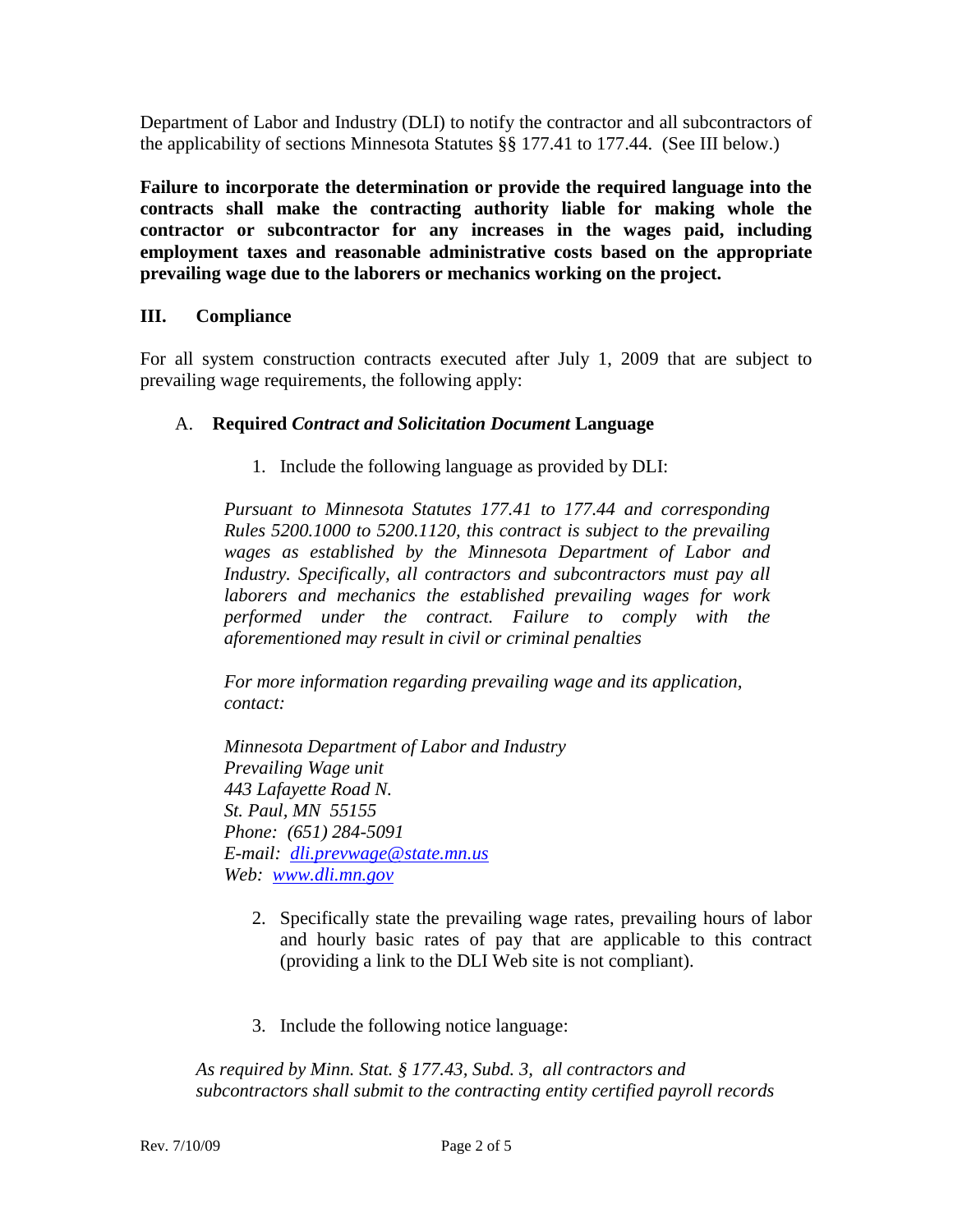*every two weeks that include the information described in Minnesota Statutes §177.30. Use of MnSCU Form 073 will be required for this purpose.*

# **B. Collecting Payroll Records.**

For all contracts executed on or after July 1, 2009, **every two weeks** (not later than 14 days after the end of the relevant pay period), contracting entities must collect from each contractor and subcontractor prevailing wage payroll information as described at Minnesota Statutes § 177.30 together with a statement of compliance under oath that is signed by an owner or officer of an employing contractor.

Minnesota State Colleges and Universities shall require use of its *Prevailing Wage – Payroll Information Form MnSCU073.* Note that to include all the information required to be collected by the 2009 revision of Minn. Stat. § 177.30, this is a two part form: 1) the Prevailing Wage Payroll Information spreadsheet; and 2) the Statement of Compliance. Contractors should be advised that use of this form is mandatory and no other payroll forms will be accepted to meet reporting requirements. Paper or electronic media are acceptable. Note that a *signature* and date are required on the compliance forms for each pay period.

Colleges/Universities and the Office of the Chancellor should establish a system to track compliance with reporting requirements. Contractors should be promptly notified (preferably in writing) of missing, late or incomplete information and directed to become compliant by a specified date.

Contact the Office of the Chancellor, Facilities Unit for assistance in dealing with contractors who are not meeting contract expectations in this regard.

## IV. **Maintaining Prevailing Wage Payroll Records.**

Colleges/Universities and the Office of the Chancellor shall maintain prevailing wage payroll information and corresponding Statements of Compliance for a minimum of three years after final payment has been made on the project, or longer if required by the applicable records retention schedule.

It is recommended that each College/University and the Office of the Chancellor organize its payroll records by project name for easy retrieval.

### V. **Responding to Requests for Copies of Payroll Records.**

Under the Minnesota Government Data Practices Act, the Statement of Compliance forms and prevailing wage information required to be collected is public data. The law requires a response to a request for public data within a reasonable time. Access (viewing) must be provided free at a mutually convenient time and place; if copies are requested, they must be provided, but there may be a charge. On-going data requests (for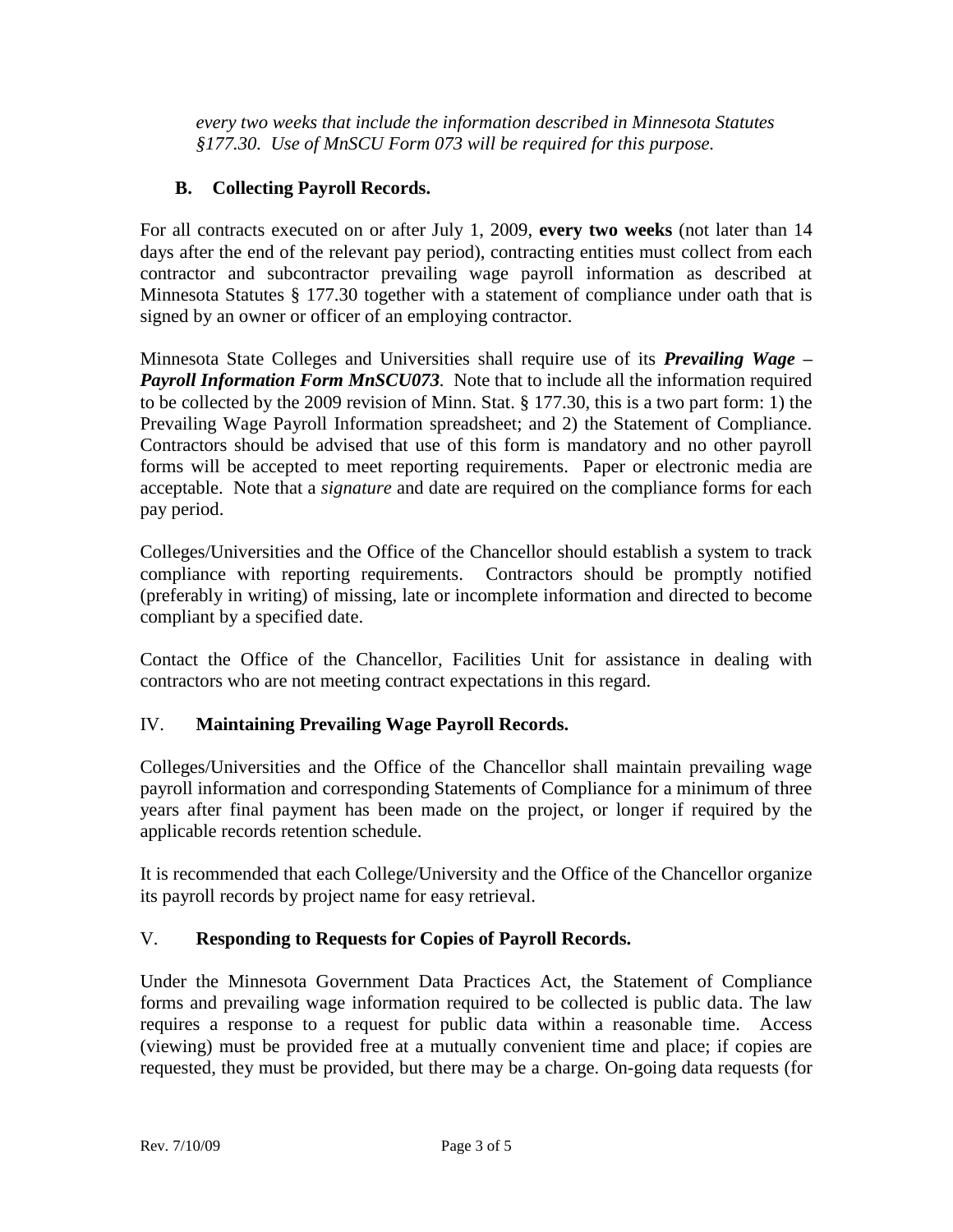example, a request for all payroll records as the project progresses) must be honored, but periodic renewal of such requests may be required as part of a consistent policy.

Contact the requesting party if you are not certain about what is requested – and it is a good idea to re-state the revised request in writing, if appropriate. System personnel may not ask the purpose of the information request.

A college or university may wish to designate a person or office to handle prevailing wage record requests. It need not be facilities personnel, but factors to consider would include ready access to the prevailing wage records and some familiarity with the projects in order to insure that complete records are provided. All prevailing wage record requests should be handled by the designated person or office.

Each college and university should have a copy charge policy for public records. Contact your campus Data Practices Compliance Official (DPCO) for assistance. [http://www.ogc.mnscu.edu/dataprivacy/index.html.](http://www.ogc.mnscu.edu/dataprivacy/index.html)For most paper record requests (up to 100 pages) the charge will be \$.25 per page, which includes postage.

Colleges and universities may provide copies in electronic or some other media (e.g., a disc), or some other format (e.g., a different software application) but the law generally does not require you to provide data in a manner that is different from how you ordinarily maintain the records. Check your campus copy charge policy or <http://www.ipad.state.mn.us/docs/copyfees1303.pdf> for information on calculating charges for records that are provided in a medium other than paper, or records you have agreed to convert to some other format. You may also contact the Office of General Counsel for assistance.

*Important:* Before providing copies of payroll records, review them to make sure that they do not include SSNs or other private information that has been inadvertently included. Any private data must be "redacted" or removed/blocked (as appropriate) before release. Redacting paper records must be done on copies so that originals remain intact. Ask your campus DPCO for assistance, as necessary.

When responding to a records request, use a cover letter that lists the records that are provided and keep a copy of the letter and the records you provided.

### VI. **Prevailing Wage Law Enforcement.**

The Minnesota Department of Labor and Industry (DLI) has primary enforcement responsibility for prevailing wage laws. Minn. Stat. §§ 177.27 and 177.43, Subd. 6. DLI has information online about its enforcement work, including reporting forms. Any individual who believes that there may be a violation of the prevailing wage standards may file a complaint with DLI.

Minnesota State Colleges and Universities will cooperate, as appropriate, with any DLI prevailing wage investigation. A campus representative who receives correspondence